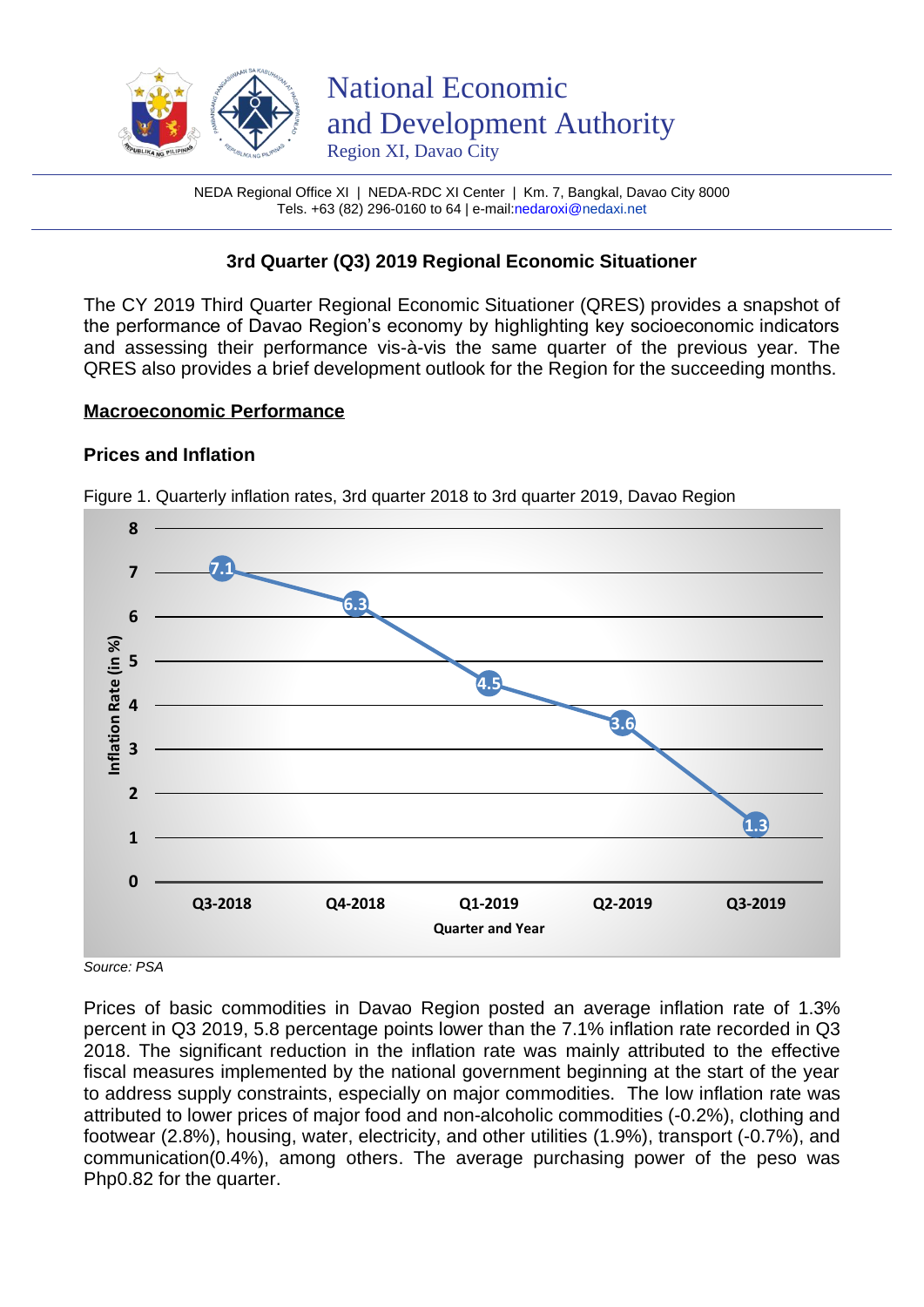| <b>Commodity</b>                                  | 3rd Quarter<br>2018 | 3rd Quarter<br>2019 | Change<br>$(\%)$ |
|---------------------------------------------------|---------------------|---------------------|------------------|
| All items                                         | 119.8               | 121.4               | 1.33             |
| Food & Non-Alcoholic                              | 121.9               | 121.6               | $-0.24$          |
| Alcoholic & Tobacco                               | 161.9               | 173.3               | 7.04             |
| Clothing & Footwear                               | 122.8               | 126.3               | 2.85             |
| Housing, Water, Electricity, Gas &<br>other fuels | 118.9               | 121.2               | 1.93             |
| Furnishing, Maintenance of the<br>house, etc.     | 116.8               | 122.2               | 4.62             |
| Health                                            | 118.4               | 124.5               | 5.15             |
| Transport                                         | 106.3               | 105.5               | $-0.75$          |
| Communication                                     | 102.3               | 102.8               | 0.48             |
| <b>Recreation &amp; Culture</b>                   | 117.1               | 121.8               | 4.01             |
| Education                                         | 118.5               | 122.2               | 3.12             |
| Restaurant, Miscellaneous Goods<br>and Services   | 121.6               | 126.2               | 3.78             |

| Table 1. Consumer Price Index by Commodity, 3rd Quarter 2018 and 2019, Davao Region |  |  |
|-------------------------------------------------------------------------------------|--|--|
|                                                                                     |  |  |

 *Source: PSA*

All commodities, except education, posted lower rates of price increases during the third quarter of 2019 as compared with their rates the year before. The increment in the cost of education was mainly attributed to the slightly higher tuition fees imposed by private schools. Overall, the performance of the all-item regional inflation rate during the quarter was the lowest in recent years.

### **Labor and Employment**

|                             | 3rd Quarter 2018 | 3rd Quarter 2019 | Change     |
|-----------------------------|------------------|------------------|------------|
| <b>Employment Rate</b>      | 96.2%            | 96.7%            | $0.5$ ppt  |
| <b>Unemployment Rate</b>    | 3.8%             | 3.3%             | $-0.5$ ppt |
| <b>Underemployment Rate</b> | $8.0\%$          | 12.0%            | $4.0$ ppt  |

*Source: PSA*

The Region's employment statistics for the quarter slightly improved based on the October 2019 round of the Labor Force Survey. The employment rate was 96.7%, 0.5 percentage point higher than the employment rate one year ago. Consequently, unemployment rate dipped to 3.2%, 0.5 percentage-point lower than the rate in the same quarter in 2018.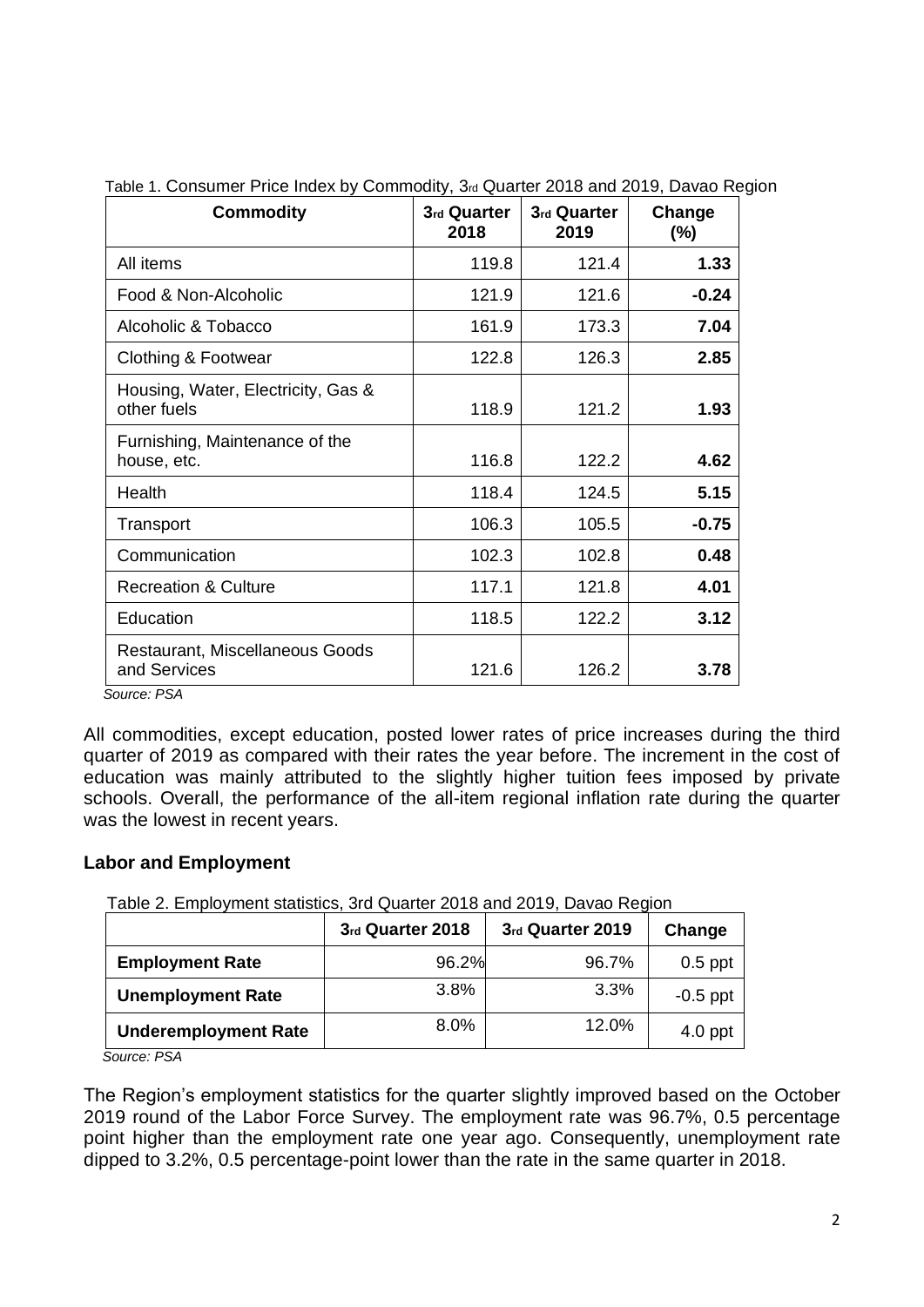Notably, the Region's underemployment rate grew to 12%, a 4 percentage-point increase over the rate in 2017. This suggests that there were more employed persons who were working less than 40 hours a week in the Region during the quarter in reference. Moreover, there were also more employed persons who desired additional hours of work in their present jobs, or wanted to have additional jobs, or desired to have new jobs with longer work hours. The increase in underemployment rate may be an indication of the job market during the quarter was not able to fully absorb new entrants to the job market or transferees from one sector to other sectors were not immediately absorbed.

### **Investments**

|  | Table 3. Investment statistics, 3rd Quarter 2018 and 2019, Davao Region |  |  |  |  |  |
|--|-------------------------------------------------------------------------|--|--|--|--|--|
|  |                                                                         |  |  |  |  |  |

|                                                           | 3rd Quarter 2018 | 3rd Quarter 2019 | Change |
|-----------------------------------------------------------|------------------|------------------|--------|
| <b>BOI-Registered Project</b><br><b>Commitments (Php)</b> | 423,650,000      | 996,180,000      | 135%   |

*Source: BOI XI*

During the third quarter of 2019, the total value of BOI-registered investments amounted to Php996 million, a 135% jump from the recorded investments a year ago. The four projects included a Php523 million investment in manufacturing for processing of coconuts and byproducts in Sta. Cruz, Davao del Sur by the Agri Exim Global Philip[pines, Inc, , a Php240 million real estate project for economic and low-cost housing in Ma-a, Davao City by Filinvest Corp, a Php201 million cold storage and blast freezing facility in Buhangin, Davao City, and a Php30 million investment for poultry production in Panabo City, Davao del Norte. The eight total projects were expected to generate 505 jobs.

### **Davao Region's Economic Growth Drivers**

# **Agriculture**

*Crops and Fruits*

|       | Table 4. Volume of Production, 3rd Quarter 2018 and 2019, Davao Region |                         |           |
|-------|------------------------------------------------------------------------|-------------------------|-----------|
|       | 3rd Quarter 2018<br>(mt)                                               | 3rd Quarter<br>2019(mt) | Change    |
| Palay | 150,426                                                                | 117,441                 | $-21.9%$  |
| Corn  | 96,995                                                                 | 71,834                  | $-25.9\%$ |
|       |                                                                        |                         |           |

*Source: PSA*

Palay production in Davao Region for the quarter decreased to 117,441 MT, lower 21.9% from the third quarter of 2018. The lower palay production was attributed to a decrement in harvested area at 26,447 hectares, approximately 5,500 hectares less than the area harvested in Q3 2018. Yield per hectare was also lower during the quarter 4.06 metric tons of palay per hectare, slightly lower than the 4.44 metric tons of palay per hectare yield recorded in the same quarter in 2018. Furthermore, generally declining palay prices was also noted during the quarter, mainly due to the influx of cheap imported rice.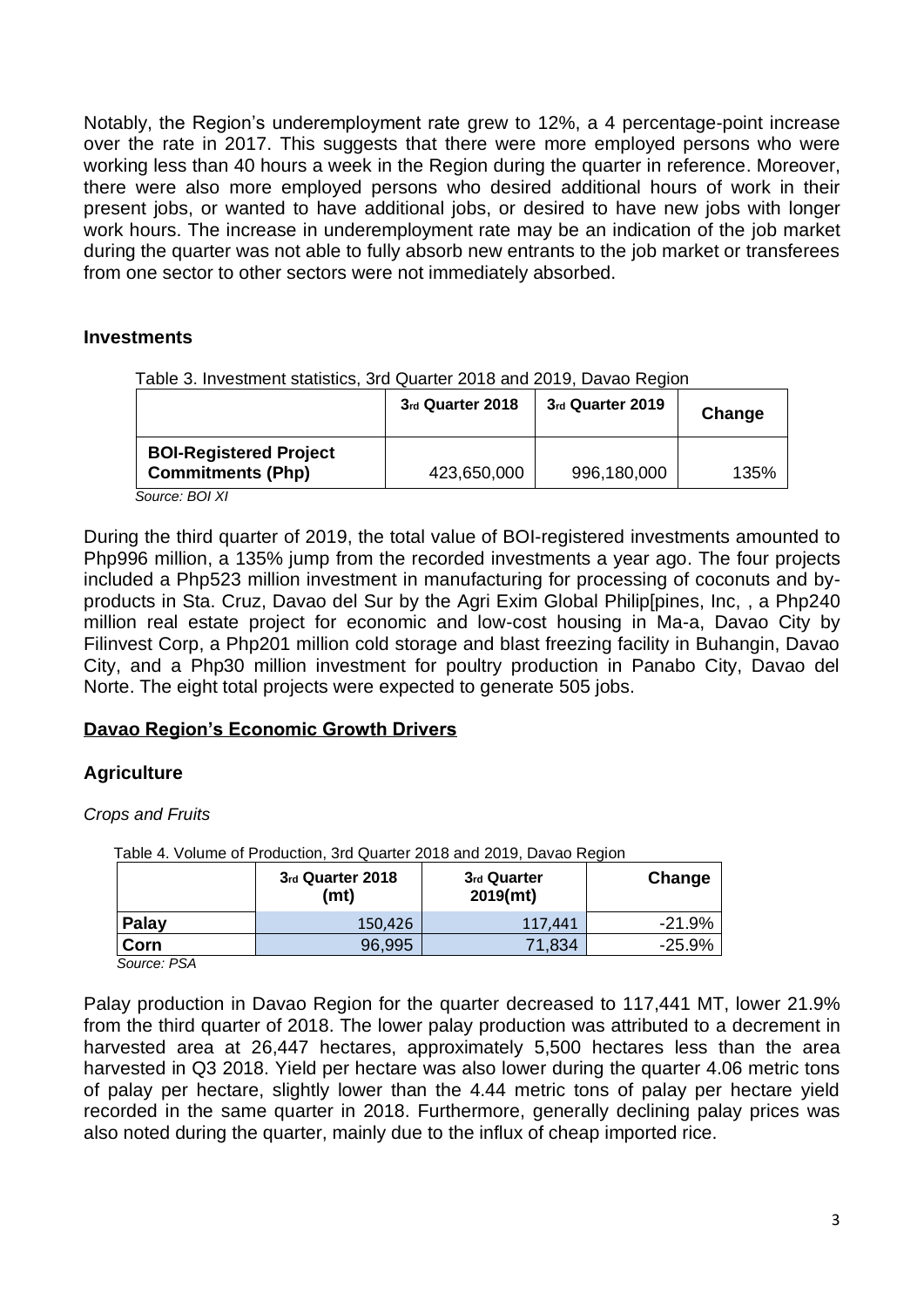Corn production also declined during the quarter with 71,834MT of corn produced in the Region. This is a 25.9% decrease from the one year ago. The lower volume of corn production was attributed to lower harvested area, from 55,869 hectares in Q3 2018 to 43,934 in Q3 2019, a 21.4% reduction in area harvested.

#### *Livestock, Poultry and Fisheries*

Table 5. Volume of Production of Livestock, Poultry, and Fisheries, 3rd Quarter 2018 and 2019, Davao Region

|        | 3rd Quarter 2019<br>(mt) | Change                  |
|--------|--------------------------|-------------------------|
| 37,709 | 37,736                   | No change               |
| 2,921  | 2,923                    | No change               |
| 7,716  | 7,410                    | $-4%$                   |
| 19,236 | 19,667                   | 2.2%                    |
|        |                          | $3rd$ Quarter 2018 (mt) |

 *Source: PSA*

Swine and cattle production remained largely unchanged during the quarter compared with its level one year ago. The suggests that supply for these agricultural products are adequately meeting the usual demand.

Chicken production, however, slightly increased to 7,410MT, higher by 2% from its production level one year ago.

On the other hand, fisheries production declined by 4%, partly due to limited fishing trips caused by weather disturbances coupled with stricter implementation of fishing laws.

### **Peace and Order**

Table 6. Crime Volume and Crime Solution Efficiency Rates, 3rd Quarter 2019 and 2019, Davao Region

|                                                                  | 3rd Quarter<br>2018 | 3rd Quarter<br>2019 | Change |
|------------------------------------------------------------------|---------------------|---------------------|--------|
| <b>Crime Volume</b>                                              | 3,398               | 5,492               | 61.6%  |
| <b>Crime Solution Efficiency</b><br>Rate<br>$\sim$ $\sim$ $\sim$ | 76.10%              | 90.11%              | 14 ppt |

*Source: PNP XI*

A notable increase was recorded in crimes committed in the region during the third quarter of 2019. Crime volume rose to 5,492 crimes, an increase of 61.6% compared with the crime volume during the same quarter in 2018. Among the local government units, Davao de Norte province recorded a 213% jump in crime volume, followed by the Compostela Valley with a 181% increase. The significant increase in recorded crimes in Davao del Norte were non-index crimes, which includes traffic violations. On the other hand, crime volume declined by 43% in Davao del sur.

The increase in crimes was attributed to combined efforts implemented by police provincial offices down to police stations in increasing its accomplishment on traffic violations (RA 4136) frequent dispatches of mobile patrols in crime-prone areas to prevent or arrest